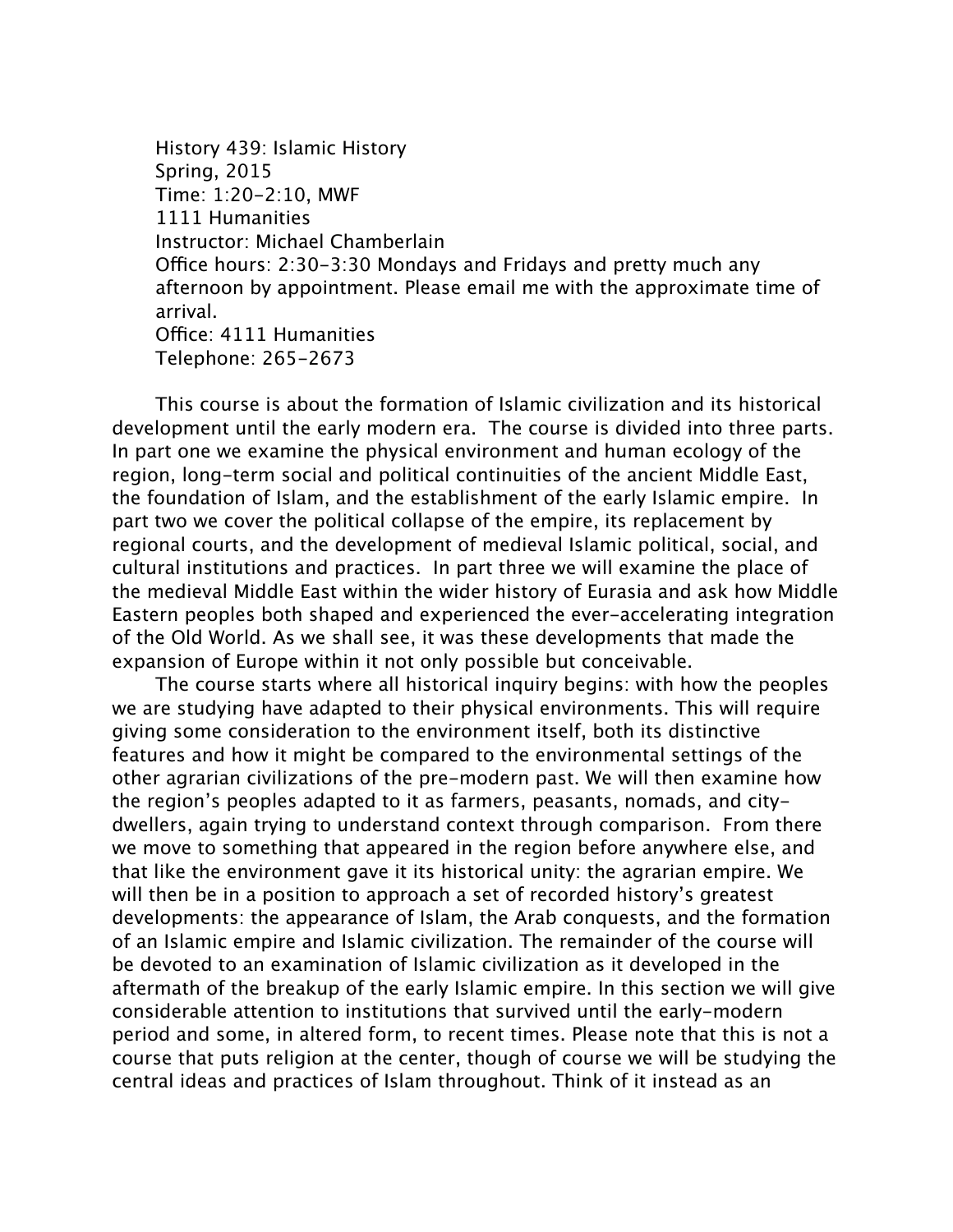attempt to understand how environment, economy, politics, culture, social life, and religion interacted over time to produce and sustain a civilization.

A good part of the course is devoted to the historical diversity of Muslim religious beliefs and practices. Religion is a particularly sensitive issue of course so I like to bring it up right away. Historians cannot define what authentic Islam is and is not, nor can we sort out proper from heretical Muslims. The historian's rule – we can't function otherwise – is that people who say they are Muslim are to be treated as such. This can make discussion uncomfortable, even distasteful. Just remember: the practice of history is something of a thought-experiment, its fundamental attitude skepticism rather than faith. It is interested in what particular people believed at particular moments in particular contexts. On its own the discipline is incapable of proving or disproving any of the big truths and many of the smaller ones. This approach can all too easily be perceived as ofensive, but let me assure you that it is not intended to be so, nor is their any point in it beyond extending this thought-experiment to all aspects of life. To do justice to the historical variety of Muslim beliefs and practices we will, for example, be examining some of the many images Muslim artists in the past have made of Muhammad, at a time when such images were made with great devotion and respect. Avoiding them would be irresponsible; presenting them makes no point at all beyond looking at the evidence that has come down to us. It is just one example of how we must do things if we are to be true to our discipline. We will also give some attention to a revisionist school of thought called "source-criticism" that rejects some or all of the accounts of early Islamic history, including the life of the Prophet, written down by the canonical early Muslim scholars. These accounts are not only central to how Muslims today in all their variety understand their pasts; they are also necessary to Islamic law, ethics, and religious doctrines. Please keep an open mind during this discussion: I certainly have and will continue to do so until someone makes a definitive argument. What you can expect from me is a dispassionate account of the debate rather than a grand new truth. Finally, words such as "cult" and "sectarianism" are used in their neutral scholarly senses; they have here none of connotations of the popular or journalistic uses of the terms.

Having given you the usual due-diligence boilerplate let me suggest that many of you will find this subject amazing. I certainly do. The story we will be following is about the first world civilization, the sole pre-modern example of a global culture. The period is also one that is well known to Muslims throughout the world and to everyone in the Middle East, so much so that it is not just history but culture, part of the lived experience of many of the planet's peoples. I hope that the course will give you a sense of a past that to many people is quite vivid and very much in mind.

Grading is based on a map quiz (10%), mid-term (30%), paper (30%) and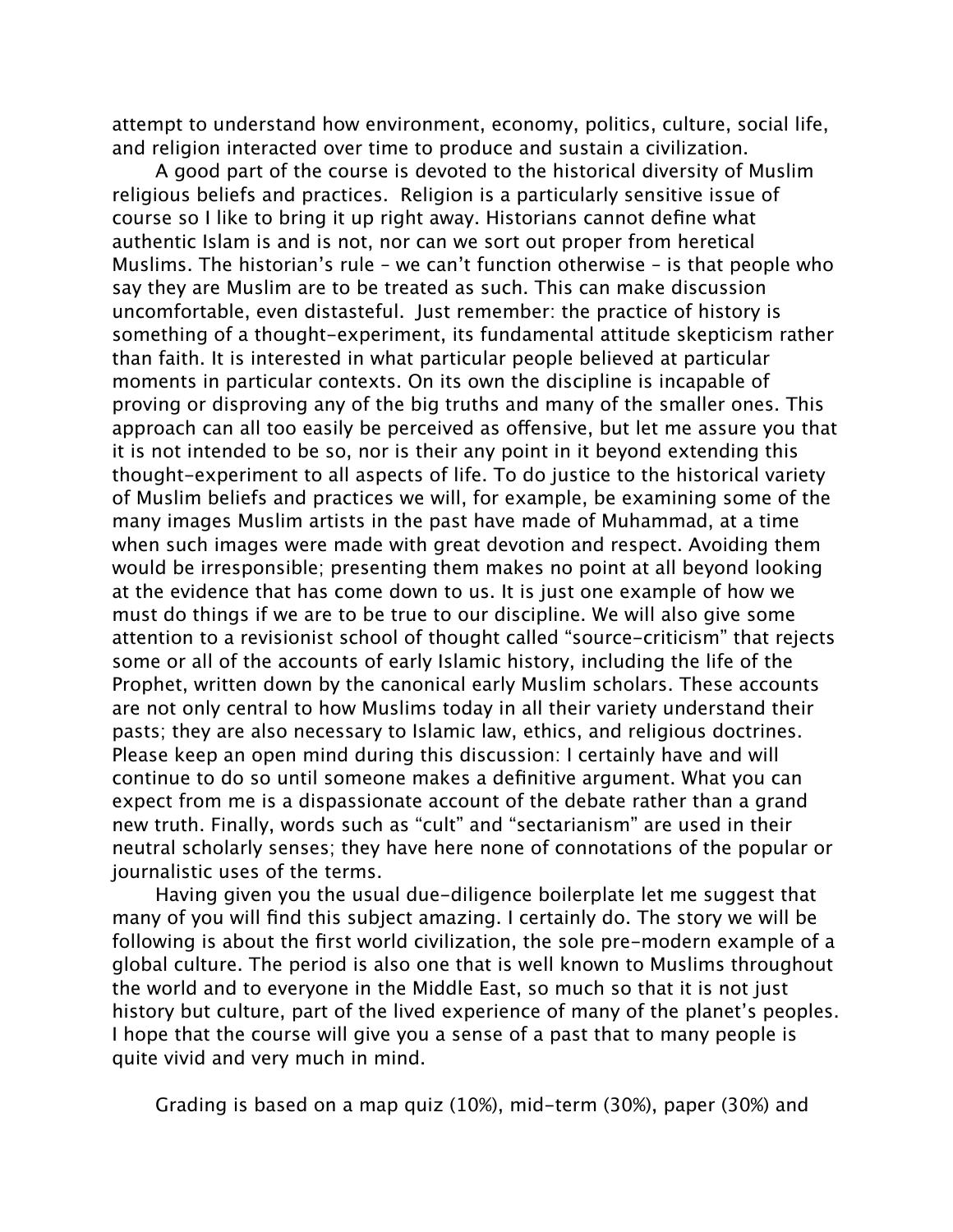final (30%). All work must be completed on time. If you want an A be prepared to put a consistently high level of efort into the course. I recognize that the subject matter of this course is difficult and unfamiliar to most of you. If you do the work you should get a B, although an A will be difcult to obtain without dedication.  $A =$  excellent work in all respects.  $B =$  work that is excellent in parts and faulty in others or that is of a generally good quality.  $C =$  work that while acceptable lacks clarity, organization, or evidence of sustained research. If you are doing D work I hope you will drop the course to spare me the pain of giving and you the humiliation of receiving a D or worse. In general I will not give grades such as AB or BC on tests or papers, and will use these grades only to average out grades. You and I both should be able to discern the diference between an A and a B paper. I am always happy to discuss a grade and willing to argue with you over one. If you think a grade should be changed come to my office with a written argument and we will make an appointment to discuss your case in depth.

Did you know that class attendance is not mandatory at UW unless it is required in the syllabus? Neither did I until an incident last year; hence, reluctantly clear: all classes are mandatory. If for some reason you can't attend class on a particular day please send me an email in advance. We can then help you get up to speed on what you missed. If for some reason you have to miss a few classes in a row do let me know as soon as possible so I can record lectures and otherwise help you make up for lost time. We might even be able to get lecture materials to you while you are out of town or indisposed. If a serious problem comes up, such as an injury or illness, get in touch before making any decisions.

McBurney students are most welcome in this course – I've been working with the center recently, have nothing but admiration for them, and am committed to making this course as accessible to you as it is to any other student. The one thing I ask is that you inform me as soon as possible what we can do to that end and to remind me before every assignment and exam.

A note on Wikipedia: I realize that many of you have come to rely on it. On some subjects the writers are fairly reliable, no doubt. But for Islamic history it is terrible: full of errors, replete with factional points of view of which the editors are unaware, and an arena for the endless struggle to define what True Islam is and who the heretics are. The editors must be aware of the problem, but scholars of the Islamic world gave up on the site so long ago that no one who knows anything would ever write for them. In recent years, most students who failed their midterms admitted to relying on Wikipedia for definitions. Plagiarism cases have often – and easily - been detected through their reliance on it, easily detected these days. To conclude with a warning: it is easy to discern when students have relied on Wikipedia for an exam or a paper, at which point all confidence in them is lost. This paragraph, by the way, is taken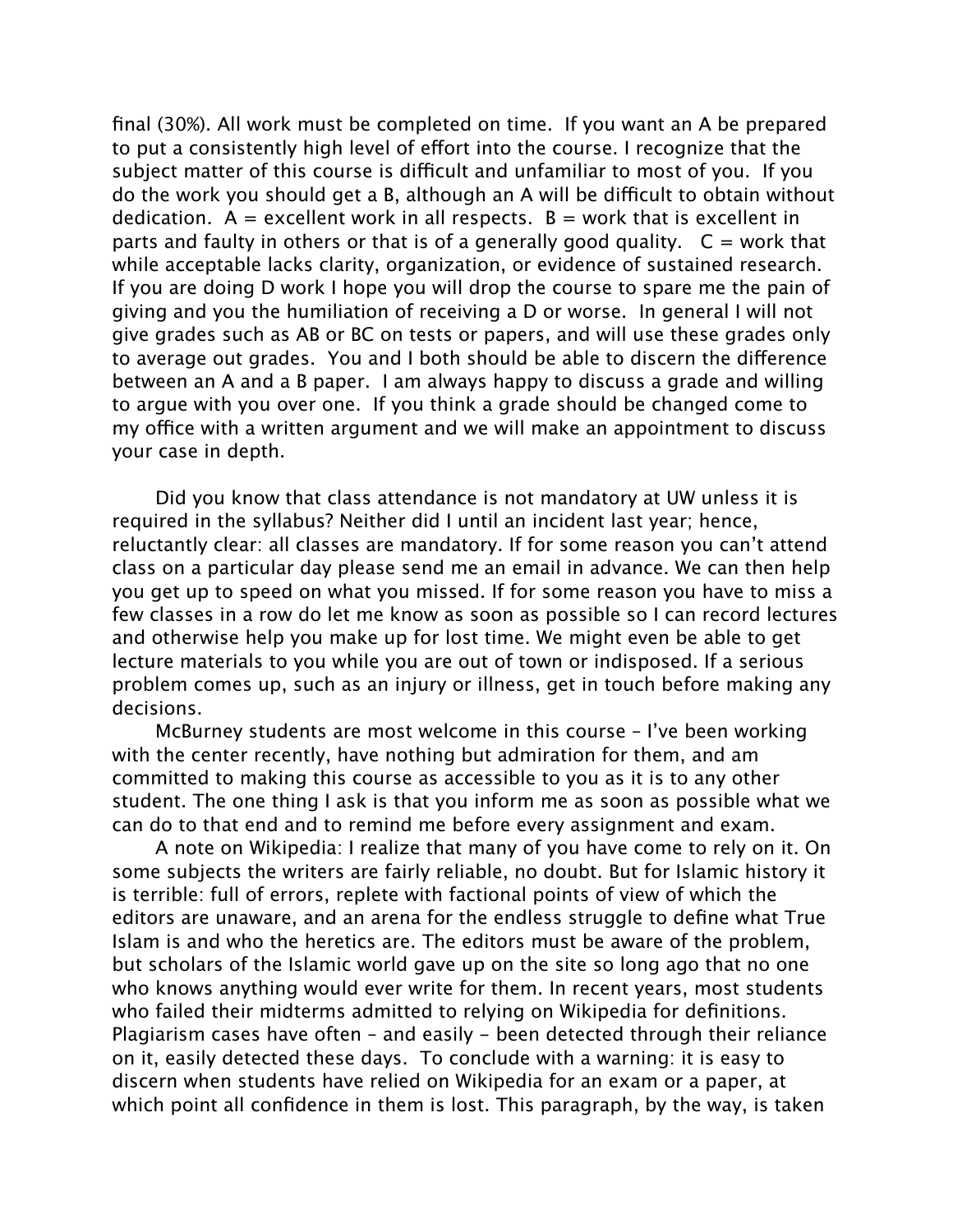from the syllabi of the last two years, and in each of them students flunked the midterm by relying on Wikipedia at the last minute. Please do everything you can to break this unfortunate streak.

 I should warn you that the usual scams, dodges, last-second stratagems, and trusty expedients have rarely worked for this course. Every year the course dismays students who've figured out some high-grade/ minimum–efort strategy in other courses. Fair warning: it probably won't work here. The field of medieval Islamic history is not so well established as to permit scanning a blufer's guide before an exam. Not only does such a book not exist, the field has yet to benefit from a comprehensive textbook. The only way to acquire a decent knowledge of the field is pull together disparate materials from textbooks, translated primary sources, blog discussions, and lecture. The only way to organize the material and be ready for the next topic is to keep up, and not just keep up but synthesize the lectures and the readings at every turn. Finally, take care with resources on the web. Wikipedia is discussed above. Our learn@uw page has a list of relatively reliable links, but note the word "relatively": be skeptical at every turn and confirm everything elsewhere.

## Important Dates:

-Map Quiz: Monday, February 16

-Midterm: Monday, March 23

-Spring recess: Mar 28-Apr 5 (S-N)

-Paper due: Wed, April 22, in class or submitted to to me via email; you are not off the hook until you receive confirmation by email that your paper was received.

-Last class day: May 8 (F)

-Take-home Final due by Monday, May 18th at 4:00 p.m. Of course you may submit it earlier. Do not take this course if you cannot meet these deadlines!

# Textbooks:

Required, and should be available used and cheap through Amazon and other retailers; the Cook book (at the least) is available on Kindle. Please note that a number of reqhired readings are available on learn@uw.

Ahmed Ali, Al-Qur'ân: a Contemporary Translation (Princeton, 1984). It is a good thing to own a reliable translation of the Qur'an, which this is. If you are short of cash there are translations on the web aplenty. Be sure you do some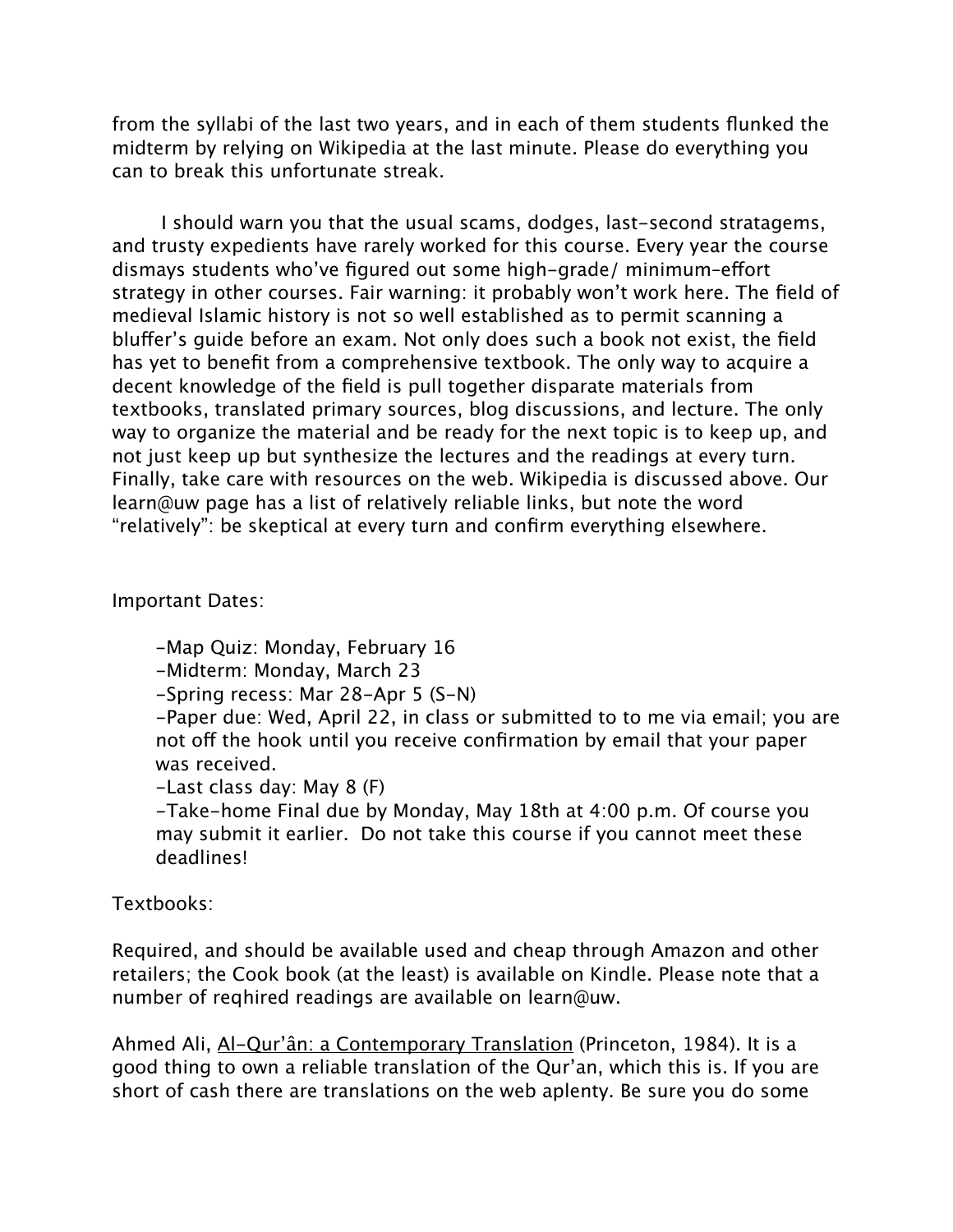research and check with to ensure they are well-regarded.

Berkey, Jonathan, The Formation of Islam: Religion and Society in the Near East, 600-1800 (Cambridge, 2002).

Kennedy, Hugh, The Prophet and the Age of the Caliphates (Harlow, UK, 2004)

You will notice that for the first few weeks the readings are relatively sparse. I have found that this helps students get their bearings in relatively unfamiliar territory, to master the geography (this takes a lot of work), and to give you a chance to explore the immense amount of material available on learn@UW. Another reason is that understanding the context of the formation of Islam, the early Islamic empire, and Islamic civilization requires us to go into other fields such as geography, archeology, and ancient history. These fields have their own preoccupations and questions, little of which we want to get into. If you find yourself particularly interested in any of these issues there are readings on learn@uw that will allow you to explore them in depth, just ask and I'll make specific recommendations.

 Also note that other required readings, maps, various charts and outlines, most of the sources for the paper topics, and other materials are available on the course learn@uw page. There is an enormous and to some people overwhelming amount of material on learn@uw, so if you try to read all the suggested readings in other courses you will quickly find yourself overwhelmed in this one. There are two things you can do if you find yourself in that position: first, just ask; and second, check our the Recommended Readings and look for something that deals with the period we are covering.

### Topics and sources for your papers.

 Suggested paper topics with readings can be found below. If you wish to develop a topic on your own please consult with me early and often. The first thing to do is to define a topic and turn it into a question, then set out a plan for addressing it. Once you've done so come up with a list of sources and make an appointment to talk to me about the project. I do not want to discourage any of you from developing your own topics but there are many interesting questions for which there are neither primary sources nor secondary scholarship. So please consult with me and keep me up to date regularly on your project.

### Course Outline and Reading List:

First day: Introduction to the course: content, expectations, a chance to take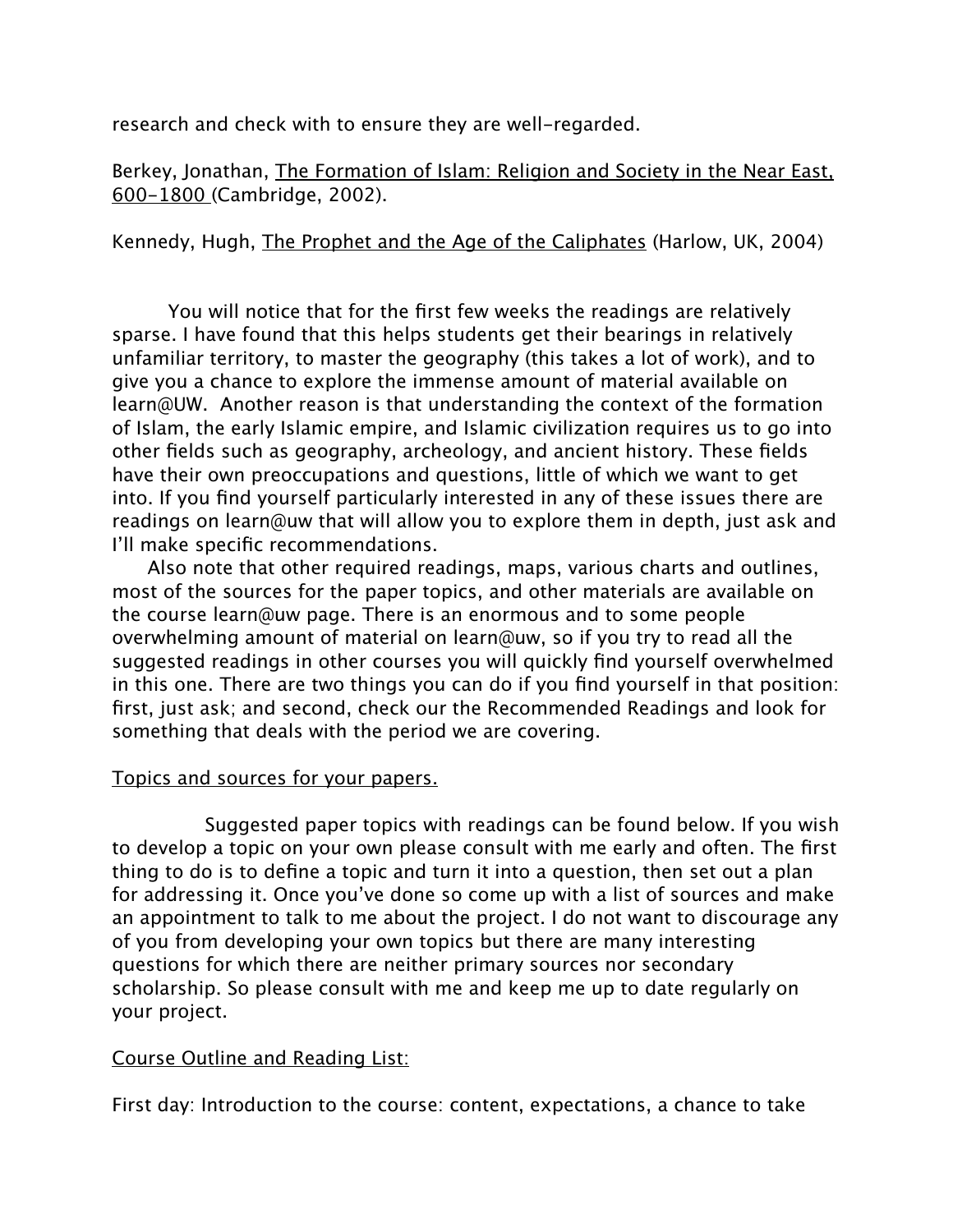care of registration problems after the preliminaries are done.

I. Human Geography and the Rise of the Empire in the Ancient Middle East. How did the distinctive modes of human adaptation to the environment in the Arid Zone lead to region's distinctive mode of political organization: the cosmopolitan empire?

—Physical and human geography of the Middle East

—Physical and human geography, continued

—Empires and imperial cultures from Sumeria to Late Antiquity.

—The Middle East and Arabia in Late Antiquity.

Reading (full references are in the resources section below).

Ibn Khaldun, selections on learn@uw Robert Irwin, "The Pagan Poets." (learn@uw) National Geographic short piece on recent discovery of monumental architecture pre-dating agriculture As books arrive: Berkey, J., The Formation of Islam, pp. 3-52. Kennedy, The Prophet and the Age of the Caliphates, 1-14.

Recommended though definitely not required:

"al-Arab," art., Encyclopaedia of Islam, 2nd. Ed. Bagnall, Roger S., Egypt in Late Antiquity. Brown, P., The World of Late Antiquity, pp, 11-21; 96-112; 160-171. Fowden, Garth, Empire to Commonwealth: Consequences of Monotheism in Late Antiquity,12-36, 138-75. Hodgson, M.G.S., The Venture of Islam, vol 1, introduction (learn@uw). McNeill, W. M., The Rise of the West, pp. 64-84; 110-144. Shahid, I., "Pre-Islamic Arabia," in The Cambridge History of Islam, vol. I. Shahid, I., Rome and the Arabs. Sherratt, A., articles on early agriculture and early history on learn@uw). Hoyland, R.G., Arabia and the Arabs from the Bronze age to the Coming of

Islam.

II. The Early Islamic State and the Formation of Islam: how did ad hoc responses to problems arising in a rapidly expanding state result in enduring institutions?

—The "source-criticism" debate and the sources for early Islamic history; the career of the Prophet I: prophecy and community in a "tribal" society. —The career of the Prophet II: The formation of the early Islamic state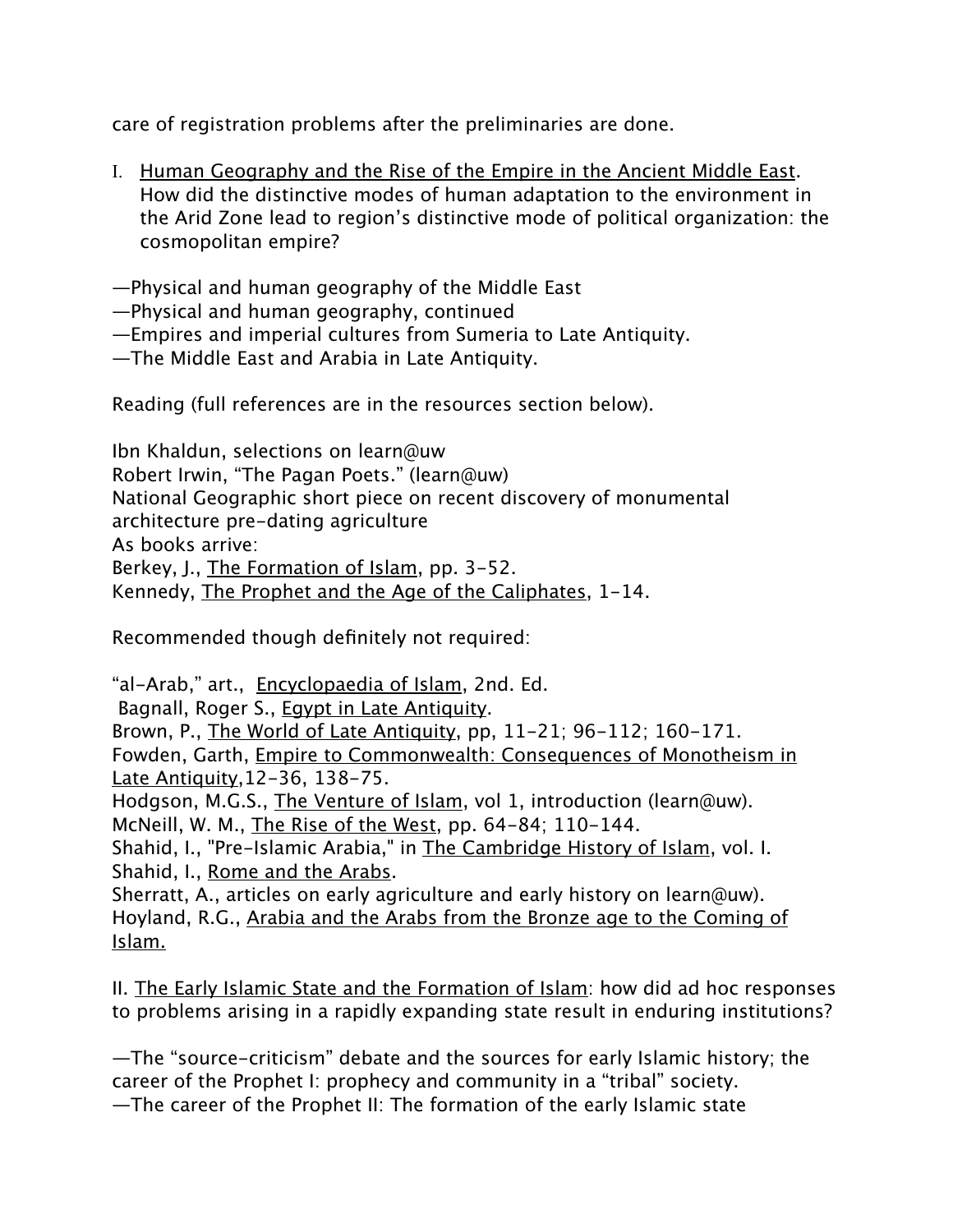—The formation of the Caliphate and the Ridda Wars

—The Arab Conquests

—The consolidation of the Caliphate under `Umar and the early conquest state; relations with conquered peoples

—Continuing consolidation of caliphal authority under `Uthman; conflicts among the Arabs; the political center of gravity shifting from Medina to the garrisons

—The murder of `Uthman and the first fitna; conflict between `Ali and Mu`awiya and their followers

—The first fitna as the foundation myth of Islamic sectarianism; critique of the standard account of the "Sunni-Shi`ite split".

Readings (in rough order):

Ibn Ishaq, Biography of the Prophet, selections (learn@uw)

Berkey, J., The Formation of Islam, pp. 57-75.

Kennedy, The Prophet and the Age of the Caliphates, 15-81.

Donner, F., "The Arab Conquests." (learn@uw).

Tabari, selections from the conquest of Jerusalem to Ziyad ibn Abihi (learn@uw) Tabari on Kharijites

Recommended readings on the Prophet and the Qur'an:

Bell. R., Introduction to the Quran.

Crone, P., Meccan Trade and the Rise of Islam (learn@uw).

Gabrieli, F., Muhammad and the Conquests of Islam, pp. 103-104, 143, 184.

Gibb, H. A. R., The Arab Conquest of Central Asia.

Grabar, O., The Formation of Islamic Art. (learn@uw)

Hawting, G.R., The ideal of Idolatry and the Formation of Islam: from Polemic to History (Cambridge, 1999).

Hawting, G.R., Approaches to the Qur'an (London, 1993).

Hodgson, M. G. S., The Venture of Islam, I, pp. 145-186 (learn@uw).

Ibn Hisham, The Life of Muhammad.

Madelung, W., The Succession to Muhammad: A Study of the Early Caliphate.

Morony, M., Iraq after the Muslim Conquest (learn@uw).

Rodinson, M., Muhammad.

Watt, W. M., Muhammad at Mecca (learn@uw).

Watt, W. M., Muhammad at Medina (learn@uw).

Watt, W. M., Muhammad: Prophet and Statesman (learn@uw(.

III. From "Conquest State" to Arab dynasty: how the the Arabs selectively adopt aspects of the institutions and cultures of the conquered peoples to preserve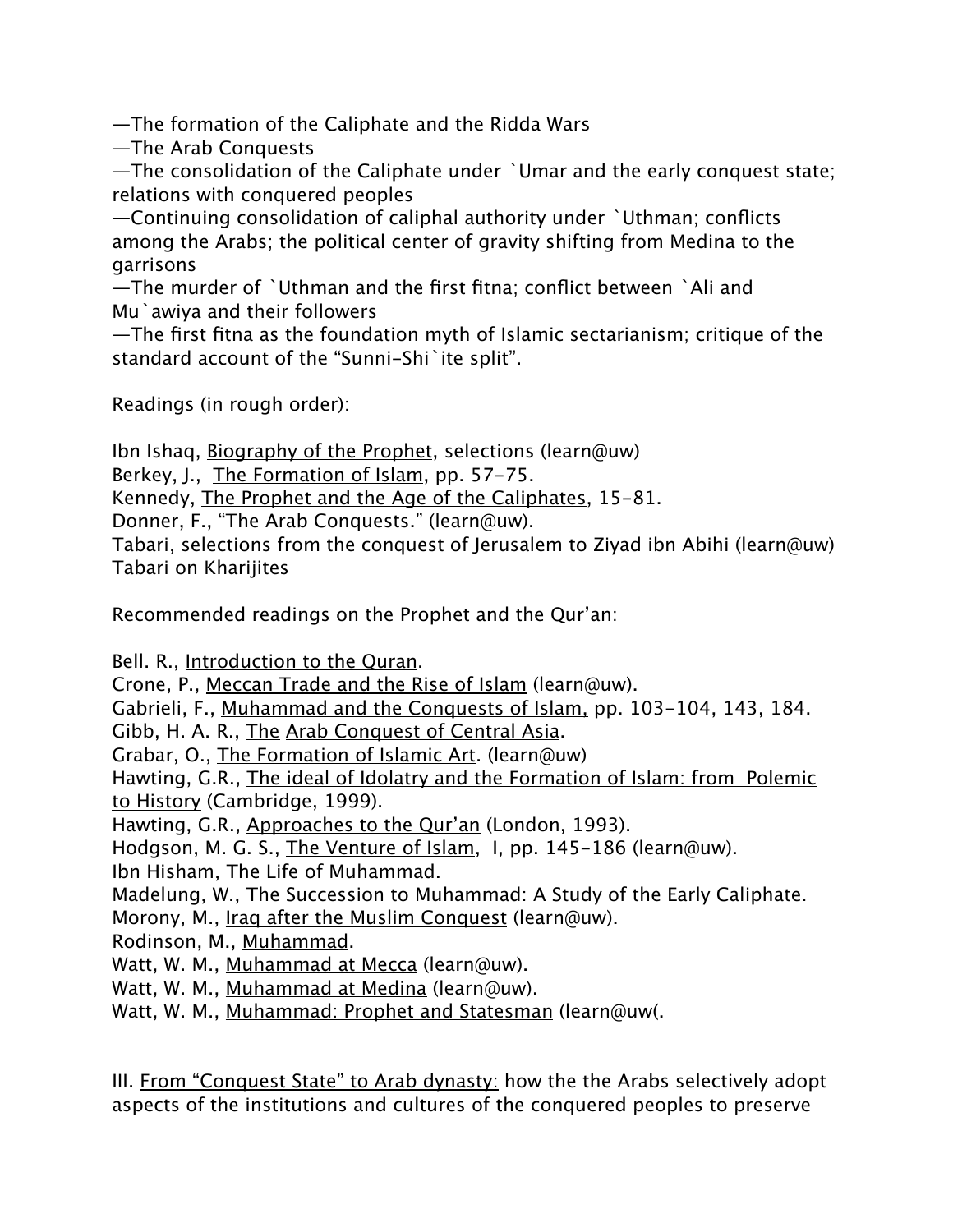the unity of the umma and the authority of the caliphate?

—Mu`awiya and the early Umayyad (or Sufyanid) Caliphate; relations between Damascus and the turbulent garrisons of Iraq. Dynastic politics and the first steps toward an imperial form of political organization —The Second Fitna, the reestablishment of Umayyad (now "Marwanid") authority under `Abd al-Malik; centralization and systemization of a courtly but not yet fully imperial caliphal state. The beginnings of a specifically Shi`I attitude towards politics and history

# Readings:

Kennedy, The Prophet and the Age of the Caliphates, pp. 82-122. "Umayyads, Selections." (learn@uw).

Recommended readings on the Umayyad Caliphate:

Dennet, D. B., Conversion and the Poll-Tax in Early Islam. Hawting, R., The First Dynasty of Islam, pp. 21-71. Juynboll, G. H. A., Studies on the First Century of Islamic Society Sharon, M., Black Banners from the East Veccia Vaglieri, L., "The Patriarchal and Umayyad Caliphates," in The Cambridge History of Islam, vol. 1, pp. 57-103. Wellhausen, J., The Arab Kingdom and Its Fall. Wellhausen, J., The Religio-Political Factions in Early Islam .

IV. From Arab dynasty to Islamic Empire: to what problems was the universal cosmopolitan agrarian empire a solution? To what extent cal the Abbasid empire be seen as the culmination of tendencies towards universal empire originating in early imperial Iraq, Sistan, and Egypt?

—Tensions between Arabs and non-Arab Muslims, between elites and the `Arabs of the garrisons, and anti-Umayyad movements in the 720's—740's; "`Alid loyalism"

—The `Abbasid revolt or da`wa

—The `Abbasid Caliphate, 750-820.

—Imperial culture and court life, architecture, the impact of Hellenistic learning, adab

—Cult, ritual, and basic doctrines of Islam

—The formation of Islamic Law

—Shi`ism through the `Abbasid Caliphate.

—Collapse of the `Abbasid Empire and the formation of successor states

—Discussion, Review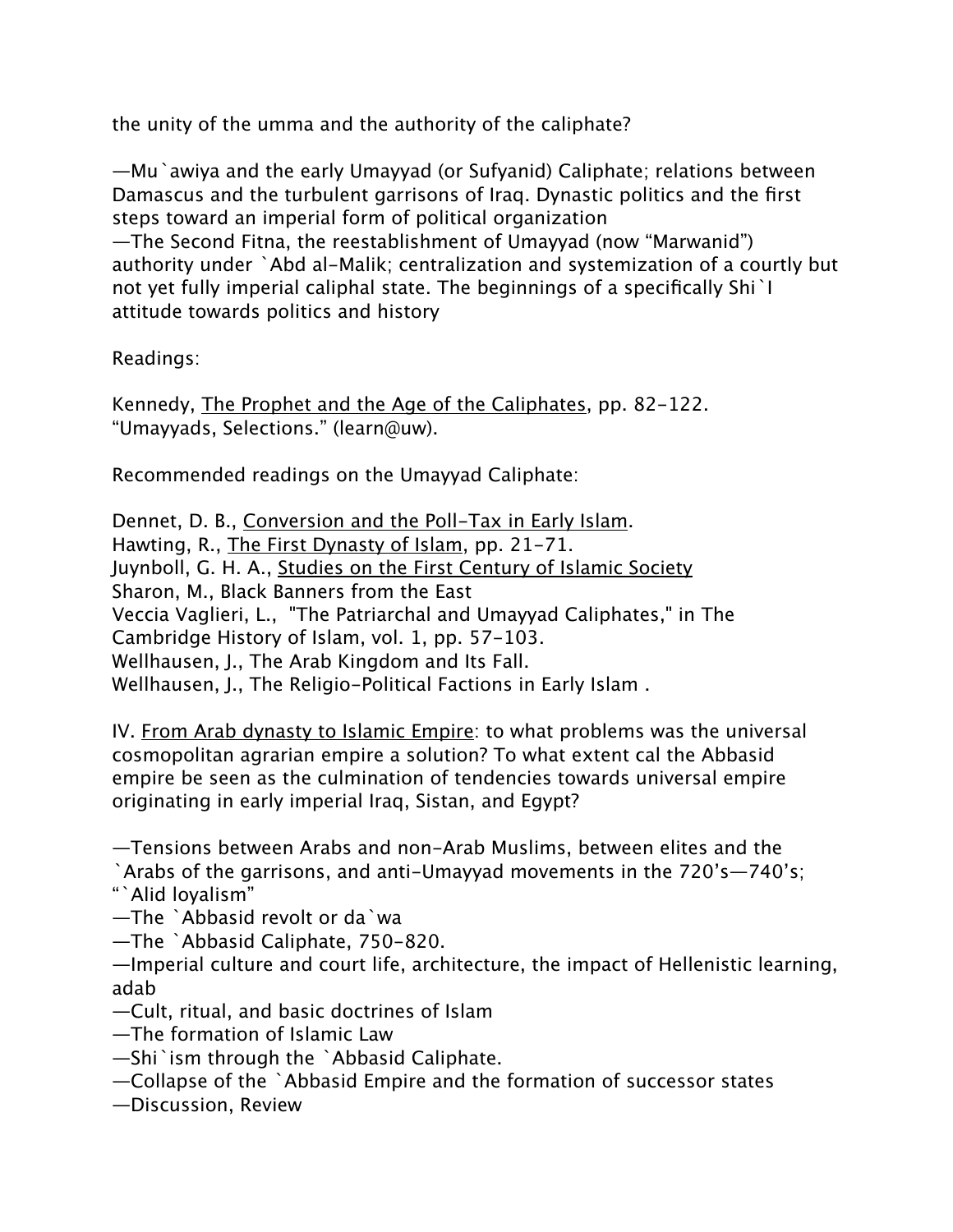Reading (in rough order):

Berkey, J., The Formation of Islam, pp. 76-158. Kennedy, The Prophet and the Age of the Caliphates, pp. 123-197. Translations of `Abbasid-period sources on learn@uw. Irwin, selections on learn@uw

Recommended:

`Abbasids:

Bowen, H., The Life and Times of `Ali Ibn Isa.

Crone, P., Slaves on Horseback (learn@uw).

Donner, F., Narratives of Islamic Origins (learn@uw)

Kennedy, H., The Early `Abbasid Caliphate: a Political History.

Lapidus, I. M., "The Evolution of Muslim Urban Society."

Lassner, J., The Shaping of `Abbasid Rule.

Lassner, J., The Topography of Baghdad in the Early Middle Ages.

Melchert, C., The Formation of the Sunni Schools of Law, 9th and 10th Centuries

Schacht, J., The Origins of Muhammadan Jurisprudence.

Zaman, M.Q., Religion and Politics under the Early `Abbasids: the Emergence of the Proto-Sunni Elite

V. Successor States: Collapse of Empire and the formation of successor states in the early middle period: why was it only in the aftermath of Abbasid political collapse that the majority of Middle Eastern peoples began to convert to Islam? Why were the consequences of Abbasid collapse so diferent from those following the fragmentation of the Roman Empire?

—Successor states and regional courts, 945-1092, the Fatimid and Buyid Shi`I Dynasties among others, and the "Early Middle Period" —The emergence of local inflections of a universal Islamic culture; "golden ages" from Egypt to Iran; the period of mass conversion to Islam. The survival of the Caliphate and its changed, even transformed, roles and selfpresentation.

Readings:

Kennedy, The Prophet and the Age of the Caliphates, pp. 198-247, 307-342. Mottahedeh, R., Loyalty and Leadership in an Early Islamic Society, selections on learn@uw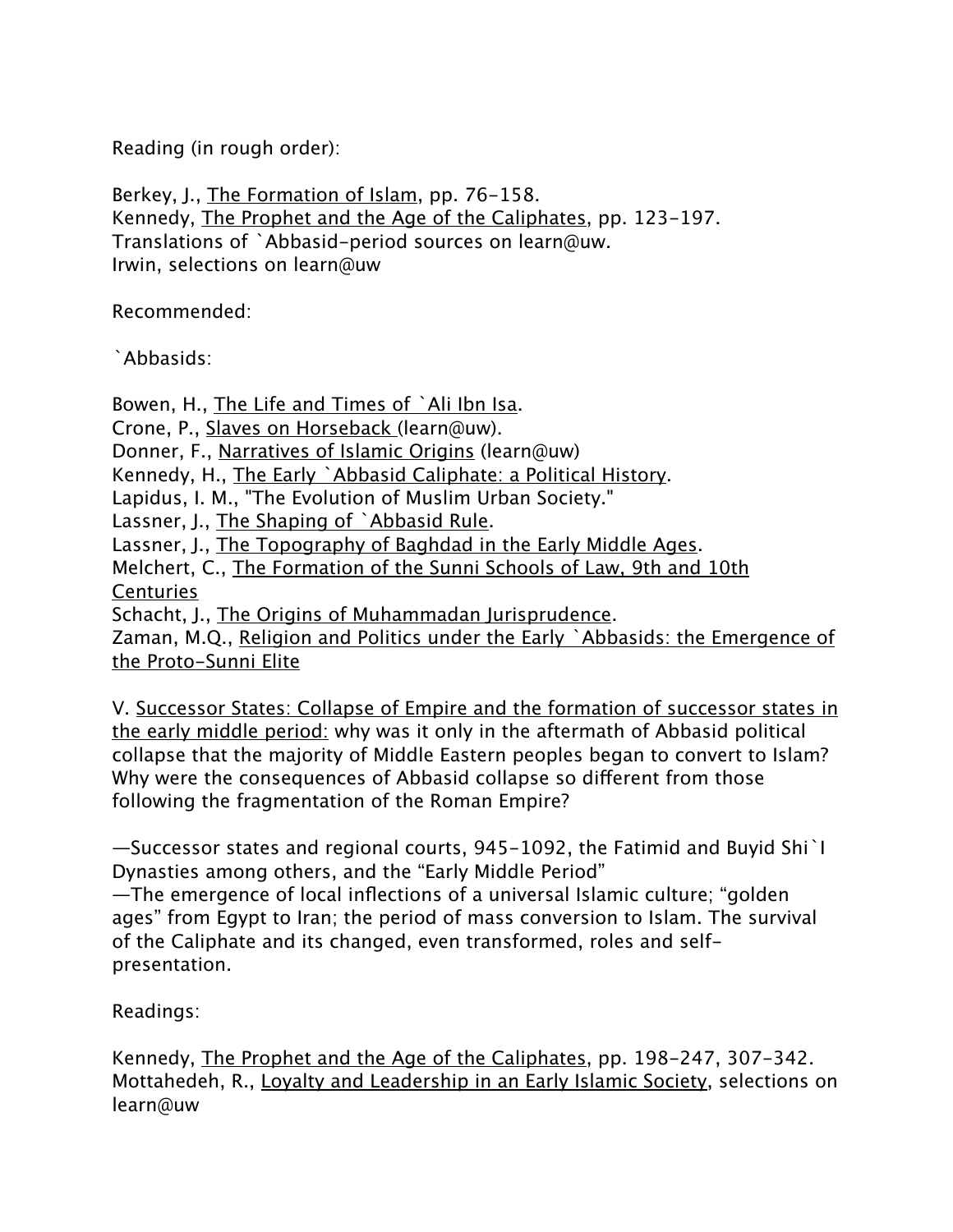Recommended:

Bosworth, C. E., Sistan under the Arabs: from the Arab Conquest to the Rise of the Safarids. Bosworth, C. E., The Ghaznavids. Bulliet, R., The Patricians of Nishapur (learn@uw) Daftary, The Isma`ilis: Their History and Doctrines. Saunders, P., "The Fatimid State, 969-1171" (learn@uw)

VI. The Middle Period and the accelerating integration of the old world: how did a diverse collection of ephemeral states, mainly of foreign origin, keeping themselves at a disinterested remove from their subjects, nonetheless develop a set of institutions that survived into the early modern period? How did a period that appears to our eyes politically chaotic nonetheless begin a process of economic, intellectual, scientific, and technological fusion that was to result in the modern world?

—The Saljuqs (Saljuks, Seljuks) and the movements of Turkic peoples —The ephemerality of the "Saljuq Empire" and the staying power of its institutions: "the military patronage state"

—The `ulama and the social order, education and law

—Sufism and sufis from the `Abbasids through the Middle Period

—Crusades and counter-crusades

—Salah al-Din ibn Ayyub (Saladin) and the Ayyubid dynasty; comparative medieval political-economy

—The Mongol invasions and the integration of Eurasia

—The high medieval Mediterranean: how divided was it between Muslim and Christian shores?

—Cities and urban life: how were cities governed? How did western observers and scholars get it so wrong?

—The rise of the "Gunpowder Empires" and the evanescence of pastoralist military power. New possibilities for universal empire.

—Implications, preparation, and review for the take-home final.

Reading: (Note that the reading is light in this part of the course. The reason is not to give you a chance to relax but to allow you to devote your energies to your papers. Attendance at lecture will be essential to success on the final).

Berkey, J., The Formation of Islam, pp. 159-269.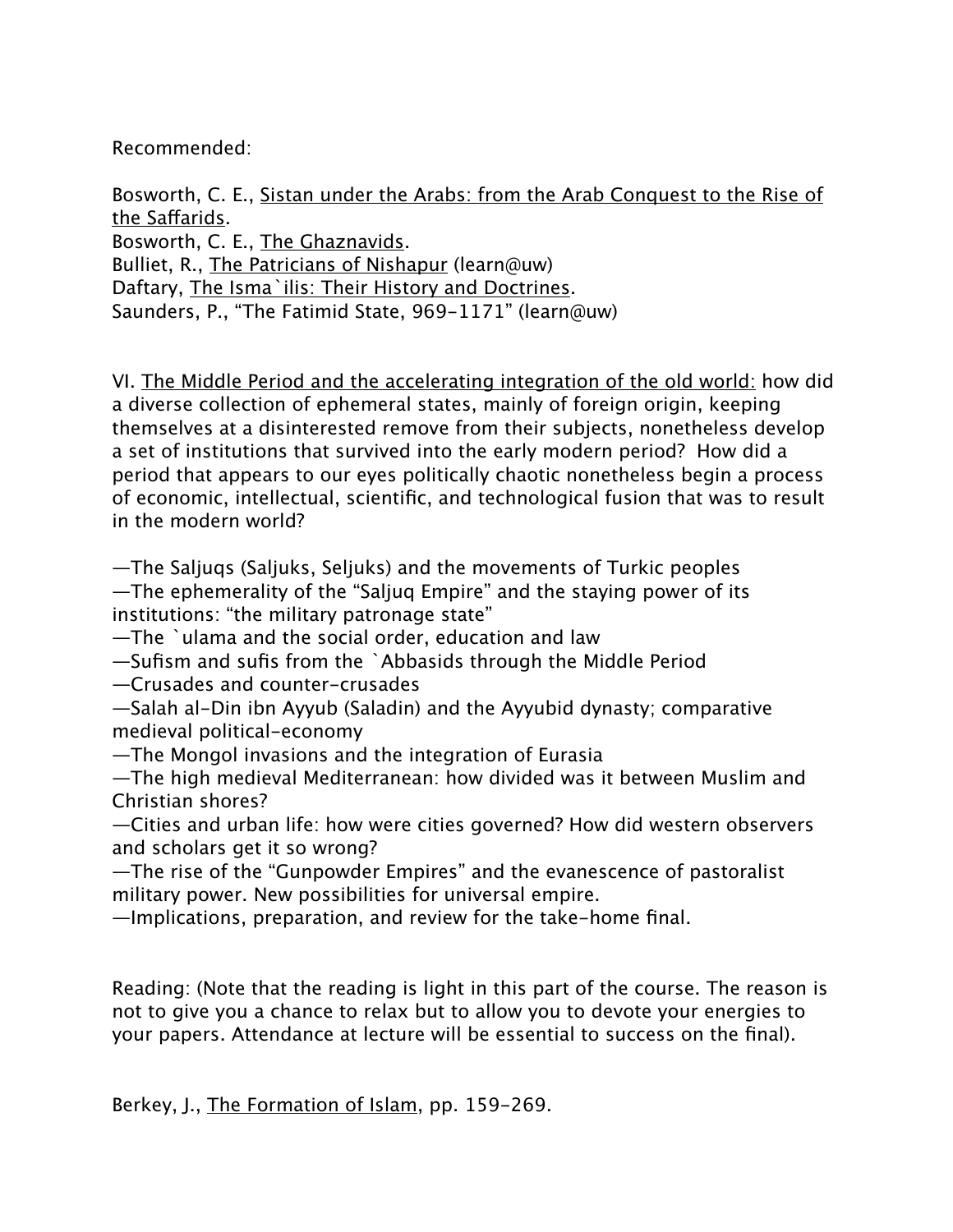Kennedy, The Prophet and the Age of the Caliphates, 343-345 Chamberlain, M., "Military Patronage States and the Political Economy of the Frontier, 1000-1250" (learn@uw) Chamberlain, M., "The Crusader Era and the Ayyubid Dynasty" (learn@uw). Irwin, selections on learn@uw.

Highly recommended: how did a cultivated Arab view Europeans in the era when the latter were beginning to make their presence known? Usamah Ibn Munqidh, An Arab-Syrian Gentleman and Warrior in the Period of the Crusades (learn@uw)

Recommended:

Abu Lughod, J., Cairo: 1000 Years of the City Victorious. Bagley, F. R. C., al-Ghazali's Book of Counsel for Kings. Berkey, J., The Transmission of Knowledge in Medieval Cairo:: A Social History of Islamic Education. Bulliet, R., Islam: The View from the Edge The Cambridge History of,Islamic Egypt The Cambridge History of Iran, vol. 4 Chamberlain, M., Knowledge and Social Practice in Medieval Damascus Coulson, N. J., A History of Islamic Law. Coulson, N. J., Conflicts and Tensions in Islamic Jurisprudence. Darke, H., Nizam al-Mulk's Book of Government. Ephrat, Daphna, A Learned Society in Transition: The Sunni Ulama of Eleventh-Century Baghdad Gibb, H. A. R., "Constitutional Organization." Goldziher, I., Introduction to Islamic Theology and Law. Goldziher, I., Muslim Studies, 2 vols. Humphreys, R.S., From Saladin to the Mongols: the Ayyubids of Damascus Hillenbrand, Carole, The Crusades: Islamic Perspectives. Hodgson, M. G. S., The Order of Assasins. Kafardar, C., Between Two Worlds: the Construction of the Ottoman State. Lambton, A. K. S., Theory and Practice in Medieval Persian Government. Lapidus, I., Middle Eastern Cities. Morgan, D., The Mongols. Morgan, D., Medieval Persia, 1040-1797. Petry, C., The Civilian Elite of Cairo in the Later Middle Ages Schacht, J., Introduction to Islamic Law.

Paper Topics:

Papers are due Wednesday, April 22.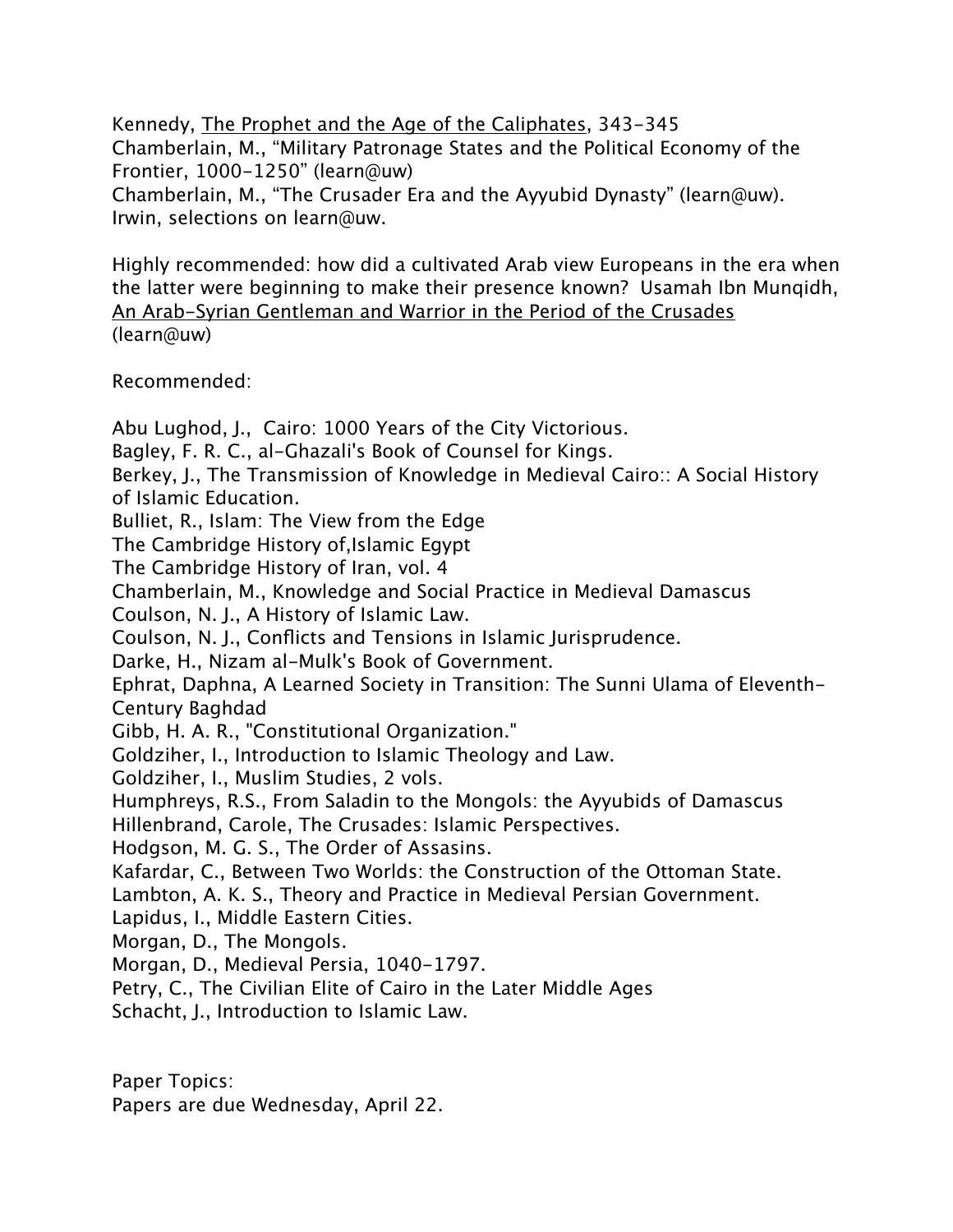Most sources for the paper can be found on learn@uw.

1. "The career of the prophet Muhammad can only be understood as a response to the social and economic transformation of Mecca caused by changing patterns of world trade." Comment.

Crone, P., Meccan Trade and the Rise of Islam (Princeton, 1987). Shaban, M. A., Islamic History: a New Interpretation, vol. 1 (London, 1971). Watt, W. M., Muhammad at Mecca. (Oxford, 1953). Watt., W. M., Muhammad at Medina. (Oxford, 1956).

2. Ibn Khaldun was the first scholar to suggest that interactions among pastoralists, city people, and agriculturalists shaped the central dynamic in Middle Eastern state formation, in other words that political history cannot be understood without reference to human ecology. How has Ibn Khaldun influenced recent historians of the pre-modern Middle East?

Ibn Khaldun, al-Muqaddima, F. Rosenthal trans. (various editions since 1958).

Hodgson, M. G. S., The Venture of Islam, vols 1 and 2 (Chicago, 1977).

Chamberlain, M., "Military Patronage States and the Political Economy of the Frontier, 1000-1255", in Y. Choueiri ed., Blackwell Companion to the History of the Middle East (Oxford, 2005), pp. 135-154.

3. "The Arab conquests wrought a revolutionary transformation of the social, political, cultural, and economic structures of the ancient Middle East." Do you agree or disagree?

Morony, M., Iraq after the Muslim Conquests (Princeton, 1983).

Grabar, O., The Formation of Islamic Art (New Haven, 1973). Fowden, Garth, Empire to Commonwealth: Consequences of Monotheism in Late Antiquity (Princeton, 1993),

4. "As the Arabs conquered the settled peoples of the Middle East, they were in turn conquered by them." Comment.

Morony, M., Iraq after the Muslim Conquest (Princeton, 1983).

Grabar, O., The Formation of Islamic Art. (New Haven, 1973).

Dennett, D. B., Conversion and the Poll-Tax in Early Islam. (Cambridge, MA, 1950).

5. How did the military elites who dominated the Middle East in the Middle Period exploit the societies they ruled? Were states administered by formal bureaucratic structures and hierarchies? If not, what accounts for the success of ruling groups in administering large and complex societies over time?

Lapidus, I., Muslim Cities in the Later Middle Ages (Cambridge, MA, 1967). Mottahedeh, R., Loyalty and Leadership in an Early Islamic Society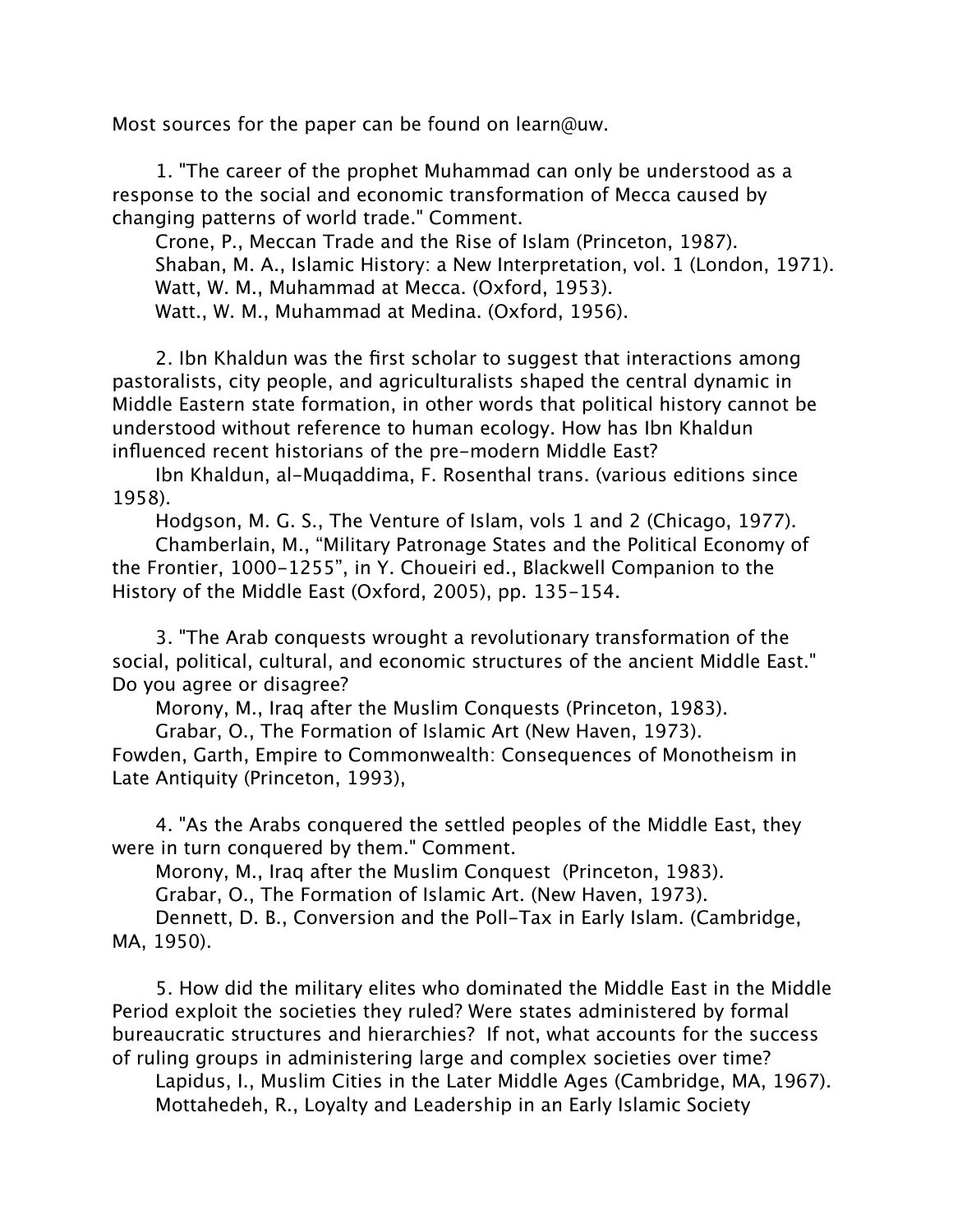(Princeton, 1980).

Chamberlain, M, Knowledge and Social Practice in Medieval Damascus, 1190-1350 (Cambridge, UK, 1994).

6. "Medieval Muslim cities were not governed by city councils or bureaucratic administrations. Civilian elites had none of the landholdings, charters, or military training that guaranteed the autonomy of urban notables elsewhere. Artisans and craftsmen were without guilds or trade organizations to defend their interests." How did these societies hold together as complex human communities?

Bulliet, R., The Patricians of Nishapur (Cambridge, MA, 1972).

Lapidus, I., Muslim Cities in the Later Middle Ages (Cambridge, MA, 1967). Mottahedeh, Roy, Loyalty and Leadership in an Early Islamic Society (Princeton, 1980)

Chamberlain, Knowledge and Social Practice in Medievel Damascus, 1190-1350 (Cambridge, UK, 1994)

8. To what extent was the Jewish community of Cairo culturally, politically, and economically integrated into the larger society of Egypt? To what extent can the well-documented social and economic life of this community be taken as representative of Egyptian society at large.

Goitein, S. D., A Mediterranean Society: the Jewish Communities of the Arab World as Portrayed in the Documents of the Cairo Geniza, 4 vols and index., (Berkeley, 1967-78).

Cohen, Mark, Under Crescent and Cross: The Jews in the Middle Ages (Princeton, 1994)

9. Military Slavery: The phenomenon of military slavery became nearly universal from Egypt to Central Asia in the medieval period. Many Europeans were shocked at the thought that the roles held by kings, nobility, and aristocracy were held by soldiers of such humble beginnings. What accounted for this phenomenon? Why did it become so widespread? Is it possible to speak of a "classic mamluk system" as some scholars have?

Ayalon,D., Eunuchs, Caliphs, and Sultans, Levanoni, Pipes,

10. Eunuchs: I the medieval Islamic world eunuchs played many diferent roles and could enjoy high status. Why did important institutions employ eunuchs in positions of high responsibility? Marmon, Ayalon, Patterson.

Resources in English: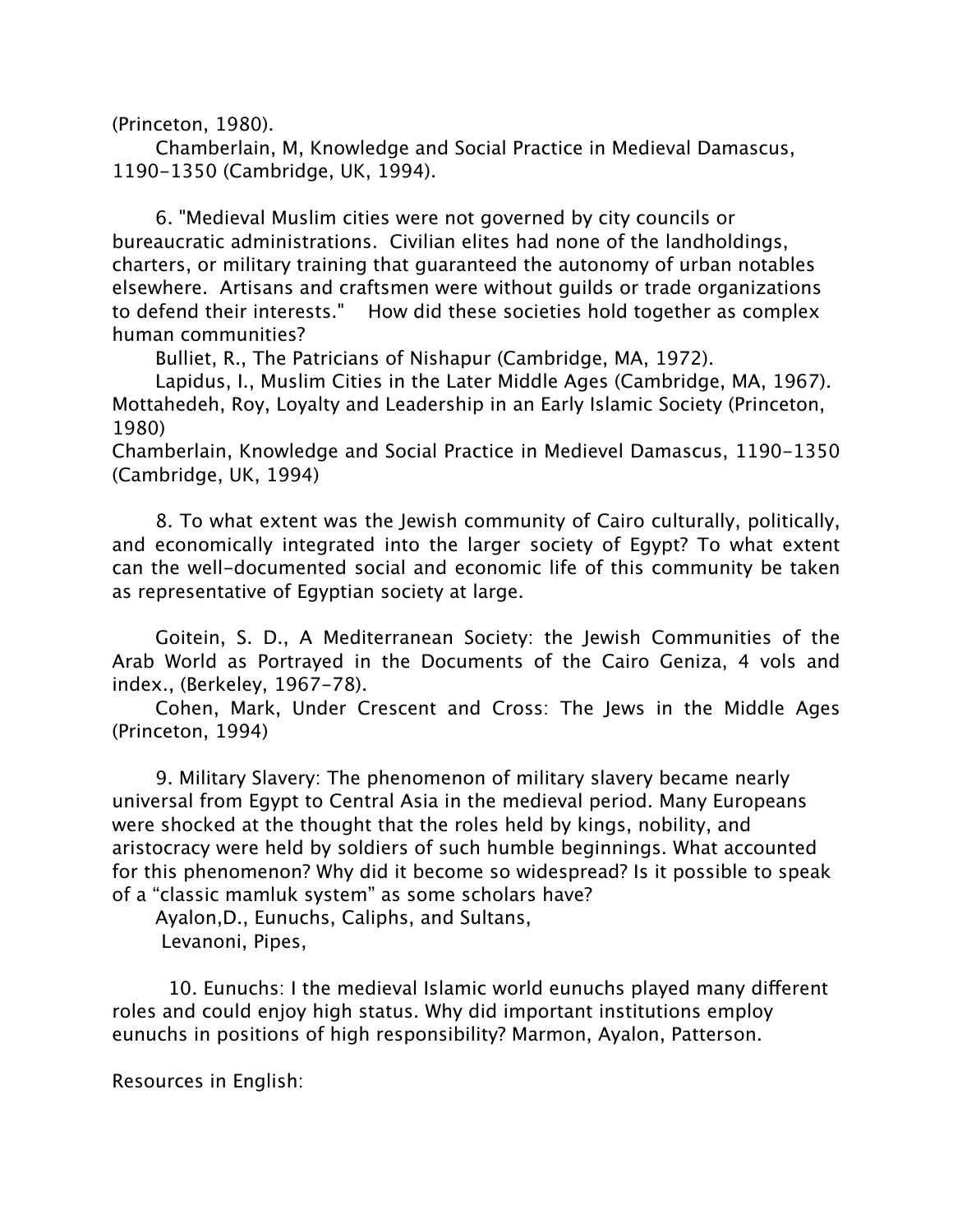[Library and Research Resources: HYPERLINK http://www.library.wisc.edu/](http://www.library.wisc.edu/guides/MidEast) guides/MidEast w ww.libra ry.wisc.edu/guides/MidEast Middle East Studies Program: [www.mesp.wisc.edu](http://www.mesp.wisc.edu)

I. General:

Encyclopedia of Islam. The major reference work for the field. Thousands of entries with bibliographies. The first edition, 4 vols and supplement, Leiden 1913-1942, is complete but dated. The second edition, Leiden, published beginning in1954-, has finally neared completion Entries are alphabetical, most under their Arabic, Turkish, or Persian word, so if you are looking for Cairo you will be directed to al-Qahira. Ignore the Arabic definite article al-.

Cahen, C., Sauvaget's Introduction to the History of the Muslim East A useful guide to the literature, methods, and materials of the field.

The Cambridge History of Iran, IV, The Period from the Arab Invasions to the Saljuks, R. N. Frye ed. (Cambridge, 1975);

The Cambridge History of Iran, V, The Saljuk and Mongol Periods, J. A. Boyle ed. (Cambridge, 1968)

The Cambridge History of Islam, vol. 1, P. Holt, A. Lambton, and B. Lewis eds. (Cambridge, 1970)

Eickleman, D., The Middle East: an Anthropological Approach (Englewood Clifs, 1981).

Humphreys, R.S., Islamic History: a Framework for Inquiry (Princeton, 1991).

Kennedy, H., The Prophet and the Age of the Caliphates: the Islamic Near East from the Sixth to the Eleventh Century (London, 1986).

Pitcher, D. E., An Historical Geography of the Ottoman Empire (Leiden, 1972).

Robinson, Francis, Atlas of the Islamic World since 1500 (Oxford, 1982). Roolvink, R., Historical Atlas of the Muslim Peoples (Amsterdam, 1957).

II. Economic History.

Pirenne, H., Muhammad and Charlemagne (New York, 1958).

Havighurst, The Pirenne Thesis, 3rd. ed. (Lexington, MA, 1976).

Byrne, E. H., Genoese Shipping in the Twelfth and Thirteenth Centuries (Cambridge, MA, 1930).

Udovitch, A., ed., The Islamic Middle East: 700-1900: Studies in Economic and Social History (Princeton, 1981).

Ashtor, E., A Social and Economic History of the Near East (London, 1976). Richards, D. S., Islam and the Trade of Asia (Oxford, 1970).

Watson, A. M., Agricultural Innovation in the Early Islamic World: The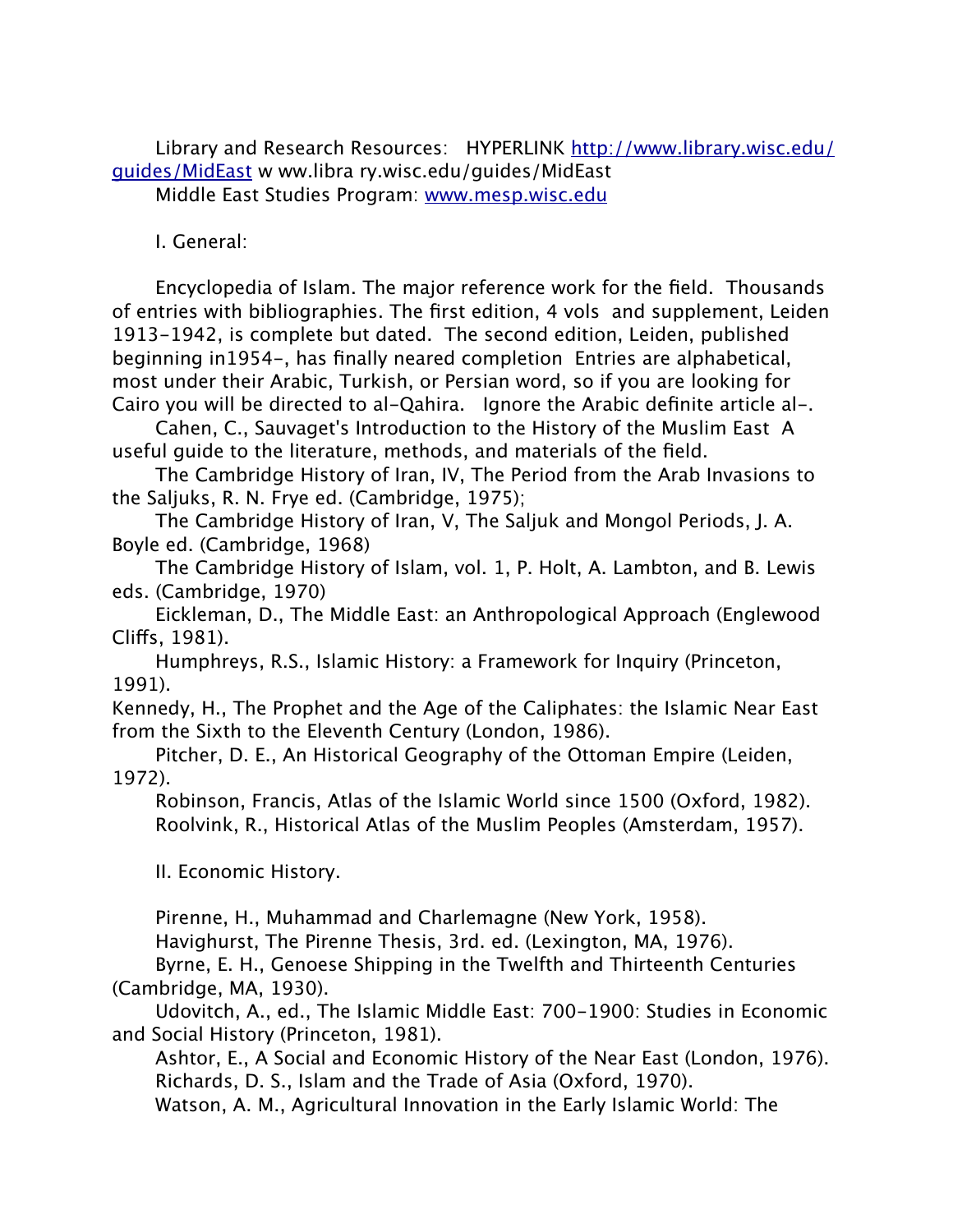Difusion of Crops and Farming Techniques, 700-1100 (Cambridge, Cambridgeshire, 1983).

Bulliet, R., The Camel and the Wheel (Cambridge, MA, 1975).

III. The Prophet Muhammad and Late Antique and Early Islamic Arabia

Andrae, Muhammad: the Man and his Faith, T. Menzel trans. (London, 1956).

Armstrong, K., Muhammad: a Biography of the Prophet (New York, 1992). Ataya, A. S., A History of Eastern Christianity (London, 1968).

Bagnall, Roger S., Egypt in Late Antiquity (Princeton, 1993).

Bell, R., An Introduction to the Qur'an (Edinburgh, 1953).

Bell, R., The Origins of Islam in its Christian Environment (London, 1968)

Brown, P., "Late Antiquity and Islam: Parallels and Contrasts," in B. Metcalf ed., Moral Conduct and Authority: the Place of Adab in South Asian Islam

(Berkeley and Los Angeles, 1984).

Brown, P., Religion and Society in the Age of Saint Augustine (New York, 1972).

Brown, P., Society and the Holy in Late Antiquity (Berkeley, 1982).

Brown, P., The World of Late Antiquity (London, 1971).

Burton, J., The Collection of the Qur'ân (Cambridge, Cambridgeshire, 1977).

Cook, M., Muhammad (Oxford, 1983).

Crone, P., Meccan Trade and the Rise of Islam (Princeton, 1987).

Fowden, Garth, Empire to Commonwealth: Consequences of Monotheism in Late Antiquity (Princeton, 1993), 12-36, 138-75

Hawting, G.R., The idal of Idolatry and the Formation of Islam: from Polemic to History (Cambridge, 1999).

Hawting, G.R., Approaches to the Qur'an (London, 1993).

Hoyland, R.G., Arabia and the Arabs from the Bronze age to the Coming of Islam (London, 2001)

Izutsu, T., Ethico-Religious Concepts in the Quran (Montreal, 1966). Shahid, I., Rome and the Arabs (Washington, 1984).

Trimingham, J., Christianity and the Arabs in Pre-Islamic Times, 243-286. van Ess, J., and Wansbrough, J., book reviews in Bulletin of the School of Oriental and African Studies 43 (1980).

IV. The Arab Conquests and the Conquest State.

al-Baladhurî, The Origins of the Islamic State , P. Hitti and E. C. Murgotten trans., 2 vols., (New York, 1916, 1924).

Donner, F., The Early Islamic Conquests (Princeton, 1981)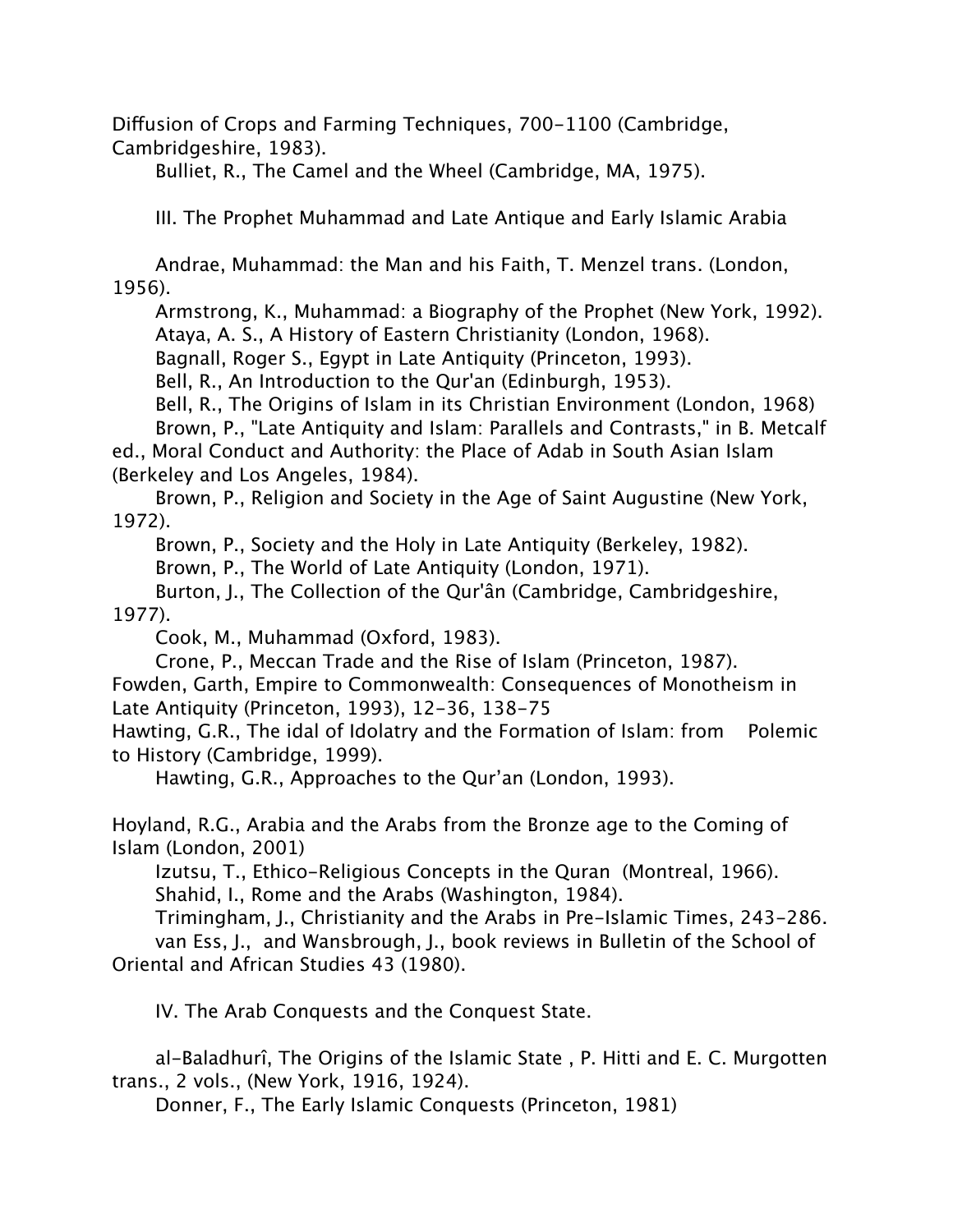Donner, F., "The Formation of the Islamic State," Journal of the American Oriental Society, 106 (1986), pp. 283-296.

Donner, F., Narratives of Islamic Origins.(Princeton, 1998).

Kaegi, W, Byzantium and the Early Isllamic Conquests (Cambridge, 1992),

Lapidus, I., "The Arab Conquests and the Formation of Islamic Society," in

G.H.A. Juynboll ed., Studies on the First Century of Islamic Society (Carbondale, Ill.)

Shoufany, E., al-Riddah and the Muslim Conquest of Arabia (Toronto, 1972).

Shaban, M. A., Islamic History: a New Interpretation, vol. 1 (London, 1971). Madelung, W., The Succession to Muhammad: A Study of the Early

Caliphate (Cambridge, 1997).

Morony, M., Iraq after the Muslim Conquest (Princeton, 1983).

Pederson, E. L., `Ali and Mu'awiya in Early Arabic Tradition (Copenhagen, 1984).

V. The Umayyads and Umayyad Opposition Movements.

Because of the unreliability of the written sources for this period, many of the best studies on the Umayyad period are treatments of non-narrative evidence, such as law, dogma, art, and architecture.

Beeston, A. F. L., et al., Arab Literature to the End of the Umayyad Period (Cambridge, 1983).

Cook, M., Early Muslim Dogma: a Source-Critical Study (Cambridge, 1981). Coolson, N.J., A History of Islamic Law (Edinburgh, 1964).

Cresswell, K. A. C., Early Muslim Architecture (Oxford, 1969).

Crone, P., and Hinds, M., God's Caliph: Religious Authority in the First Centuries of Islam (Cambridge, Cambridgeshire, 1986).

Crone, P., Slaves on Horseback (Cambridge, 1980).

Dennet, D. B., Conversion and the Poll-Tax in Early Islam (Cambridge, Mass, 1950).

Ettinghausen, R., From Byzantium to Sasanian Iran and the Islamic World: Three Modes of Artistic Influences (Leiden, 1972).

Goldziher, I., Introduction to Islamic Theology and Law, A. Hamori and R. Hamori trans. (Princeton, 1980).

Grabar, O., "Islamic Art and Byzantium," Dumbarton Oaks Papers 18 (1964): 113-32.

Grabar, O., Studies in Medieval Islamic Art (London, 1972).

Grabar, O., "The Umayyad Dome of the Rock," Ars Orientalis 3 (1959): 33-62.

Grabar, O., "Umayyad Palaces and the Abbasid Revolution," Studia Islamica 18 (1963): 5-18.

Grabar, Oleg, and Ettinghausen, Richard, The Art and Architecture of Islam,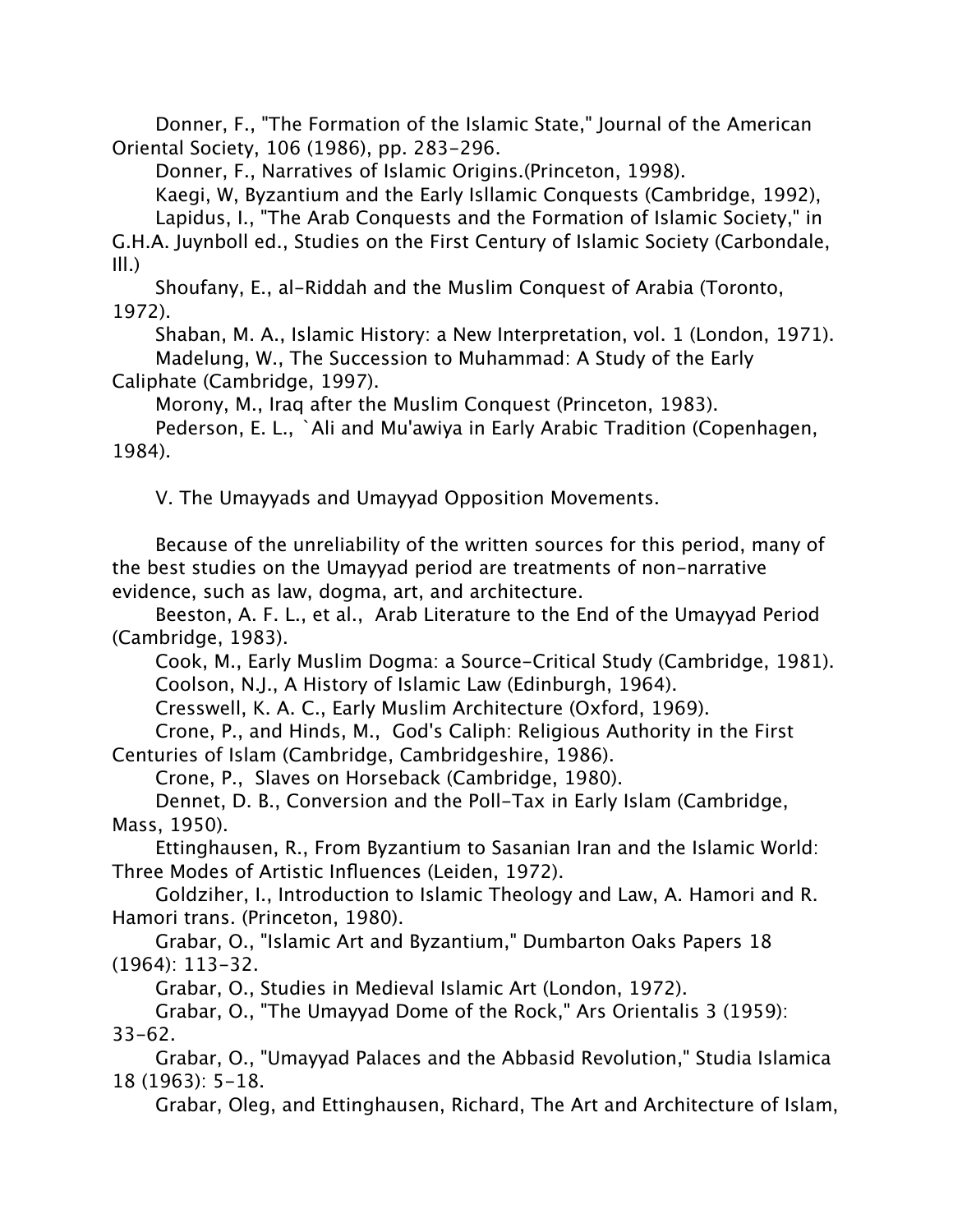650-1250 (Penguin, 1987).

Grabar, Oleg, The Formation of Islamic Art (New Haven, 1973). Hawting, G. R., The First Dynasty of Islam: the Umayyad Caliphate AD 661-750 (Carbondale, IL, 1987).

Juynboll, G. H. A., Studies on the First Century of Islamic Society (Carbondale, 1982)

Kennedy, H., The Prophet and the Age of the Caliphs: the Islamic Near East from the Sixth to the Eleventh Century (London, 1986).

Sharon, M., Black Banners from the East (Jerusalem, 1983).

Wellhausen, J., The Arab Kingdon and Its Fall (Calcutta, 1927).

Wellhausen, J., The Religio-Political Factions in Early Islam (Amsterdam, 1975).

VI. `Abbâsid Empire

Bowen, H., The Life and Times of `Alî Ibn `Isâ, the Good Wazir (Cambridge, 1928).

Daniel, E. L., The Political and Social History of Khurasan under `Abbasid Rule (Minneapolis and Chicago, 1979).

Kennedy, H., The Early `Abbasid Caliphate: a Political History (London, 1981).

Lapidus, I. M., "The Evolution of Muslim Urban Society," in Comparative Studies in Society and History, XV (1973).

Lapidus, I., "The Separation of State and Religion," International Journal of Middle East Studies, iv, (1975).

Lassner, J., The Topography of Baghdad in the Early Middle Ages (Detroit, 1970).

Lassner, J., The Shaping of `Abbasid Rule (Princeton, 1980).

Melchert, C., The Formation of the Sunni Schools of Law, 9th and 10th Centuries C.E. (Leiden, 1997).

Omar, F., The `Abbasid Caliphate (Baghdad, 1969).

Schacht, J., The Origins of Muhammadan Jurisprudence (Oxford, 1953). Shaban, M. A., The `Abbasid Revolution (Cambridge, 1970).

Zaman, M.Q., Religion and Politics under the Early `Abbasids: the Emergence of the Proto-Sunni Elite (Leiden, 1997).

VII. Middle Period Politics, Society, Culture.

Bosworth, C. E., Sistan under the Arabs: from the Arab Conquest to the Rise of the Safarids (Rome, 1968).

Bulliet, R., The Patricians of Nishapur (Cambridge, MA, 1972).